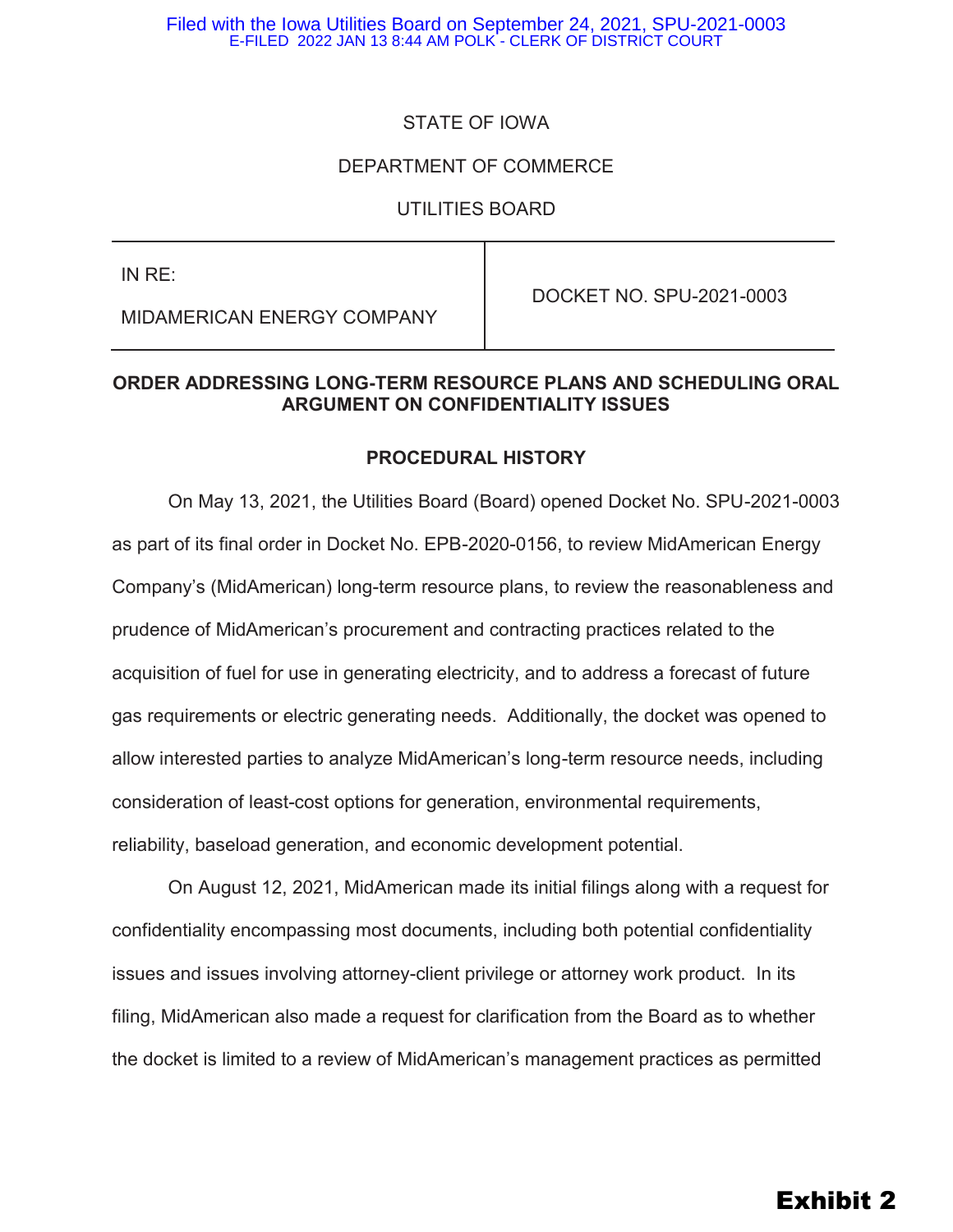### DOCKET NO. SPU-2021-0003 PAGE 2 Filed with the Iowa Utilities Board on September 24, 2021, SPU-2021-0003 E-FILED 2022 JAN 13 8:44 AM POLK - CLERK OF DISTRICT COURT

by Iowa Code § 476.2(4) and is thus an informational docket, or if the docket is a contested case proceeding.

On August 23, 2021, the Iowa Business Energy Coalition (IBEC) filed a petition to intervene, stating that its members could be directly affected by any changes to MidAmerican's generating fleet and IBEC's interests are specific to large industrial customers. On August 30, 2021, MidAmerican filed a reply to IBEC's petition for intervention, stating that if the docket is for informational purposes only, there is no statutory provision that would permit other groups to participate as parties in this information-gathering process and requesting IBEC's intervention request be denied.

On August 31, 2021, Facebook, Inc., and Google Inc. (Tech Companies) filed a motion to compel production and to extend the response deadline, arguing the Tech Companies are already parties to protective agreements with MidAmerican that require confidentiality and limit the use of information they obtain from MidAmerican. The Tech Companies identify that MidAmerican has refused to provide access to filings in the docket and state that since they have been unable to view the confidential information filed by MidAmerican, they cannot verify the completeness of MidAmerican's response or prepare their response. The Tech Companies request an additional 45 days beyond the September 27, 2021 deadline to file comments or responses to MidAmerican's filings.

On September 2, 2021, IBEC filed a joinder in the motion to compel production and to extend the response date filed by the Tech Companies. Additionally, IBEC filed a reply to MidAmerican's response to IBEC's petition to intervene, noting that the docket was created from the order in Docket No. EPB-2020-0156, in which outside groups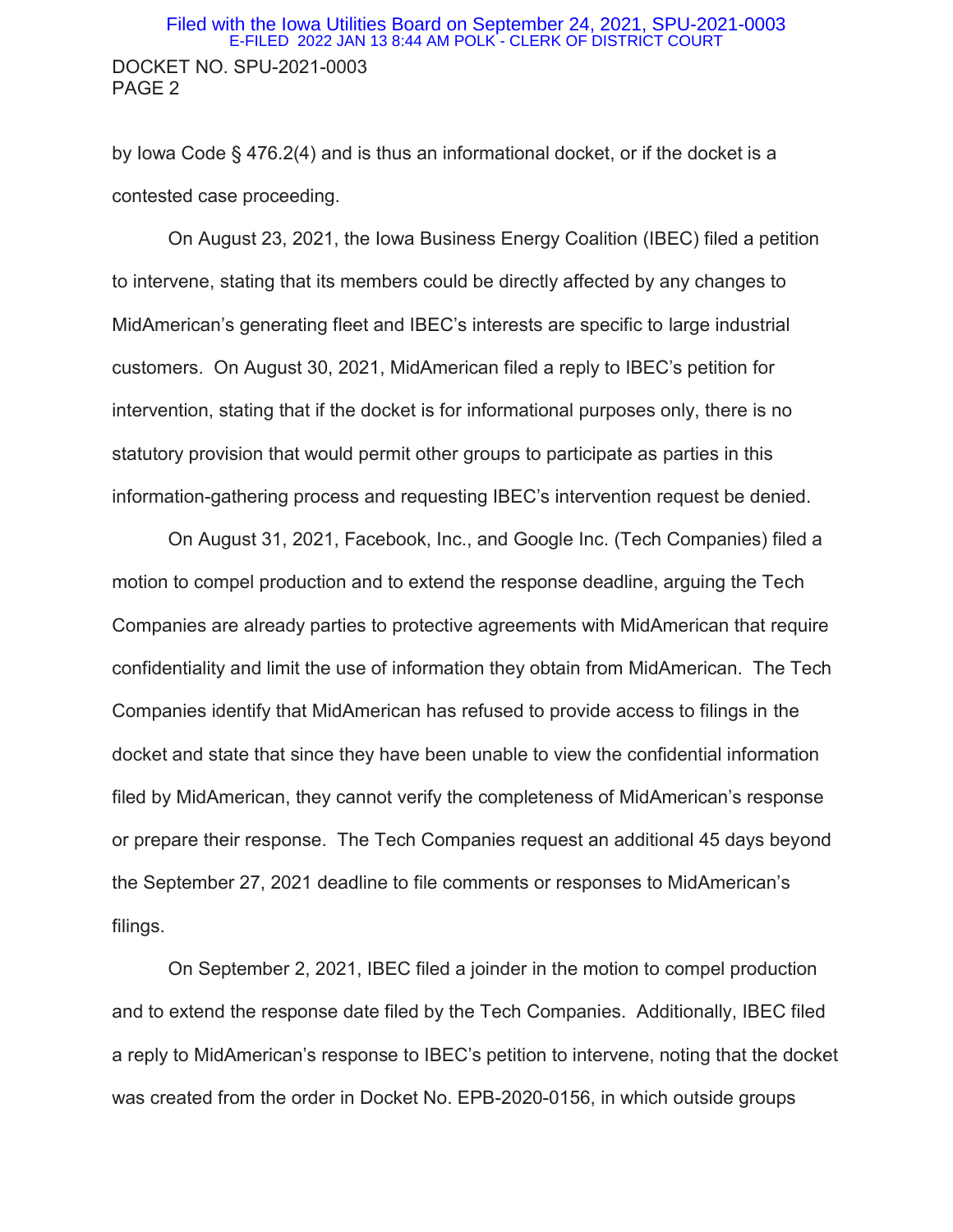### DOCKET NO. SPU-2021-0003 PAGE 3 Filed with the Iowa Utilities Board on September 24, 2021, SPU-2021-0003 E-FILED 2022 JAN 13 8:44 AM POLK - CLERK OF DISTRICT COURT

were permitted to participate. IBEC argues that since materials are being withheld by MidAmerican despite its nondisclosure agreement with MidAmerican, a grant of intervention would allow IBEC access to filings and allow for meaningful participation.

On September 2, 2021, the Environmental Law & Policy Center (ELPC), Iowa Environmental Council (IEC), and Sierra Club (collectively, Environmental Organizations) filed a motion to compel and extend the response deadline, making the same arguments as the Tech Companies.

On September 3, 2021, the Office of Consumer Advocate (OCA), a division of the Iowa Department of Justice, filed its appearance and response. OCA argues that the proposed settlement agreement in the EPB docket between OCA and MidAmerican would allow parties to the EPB who executed a non-disclosure and confidentiality agreement to receive and participate in the discussion of the confidential information filed by MidAmerican in this docket regarding MidAmerican's generating fleet and generation planning process. OCA supports the relief requested by the other participants in the pending motions to compel and requests for additional time.

On September 14, 2021, MidAmerican filed a resistance to the various motions to compel, stating that MidAmerican views this proceeding as an informational review by the Board and, as such, is not a contested case proceeding where discovery is available to groups other than the Board and OCA. MidAmerican argues that Board rules make discovery methods that are available in civil proceedings available in Board contested case proceedings only.

On September 17, 2021, the Tech Companies filed a reply to MidAmerican's resistance to motions to compel production, arguing that the docket should be a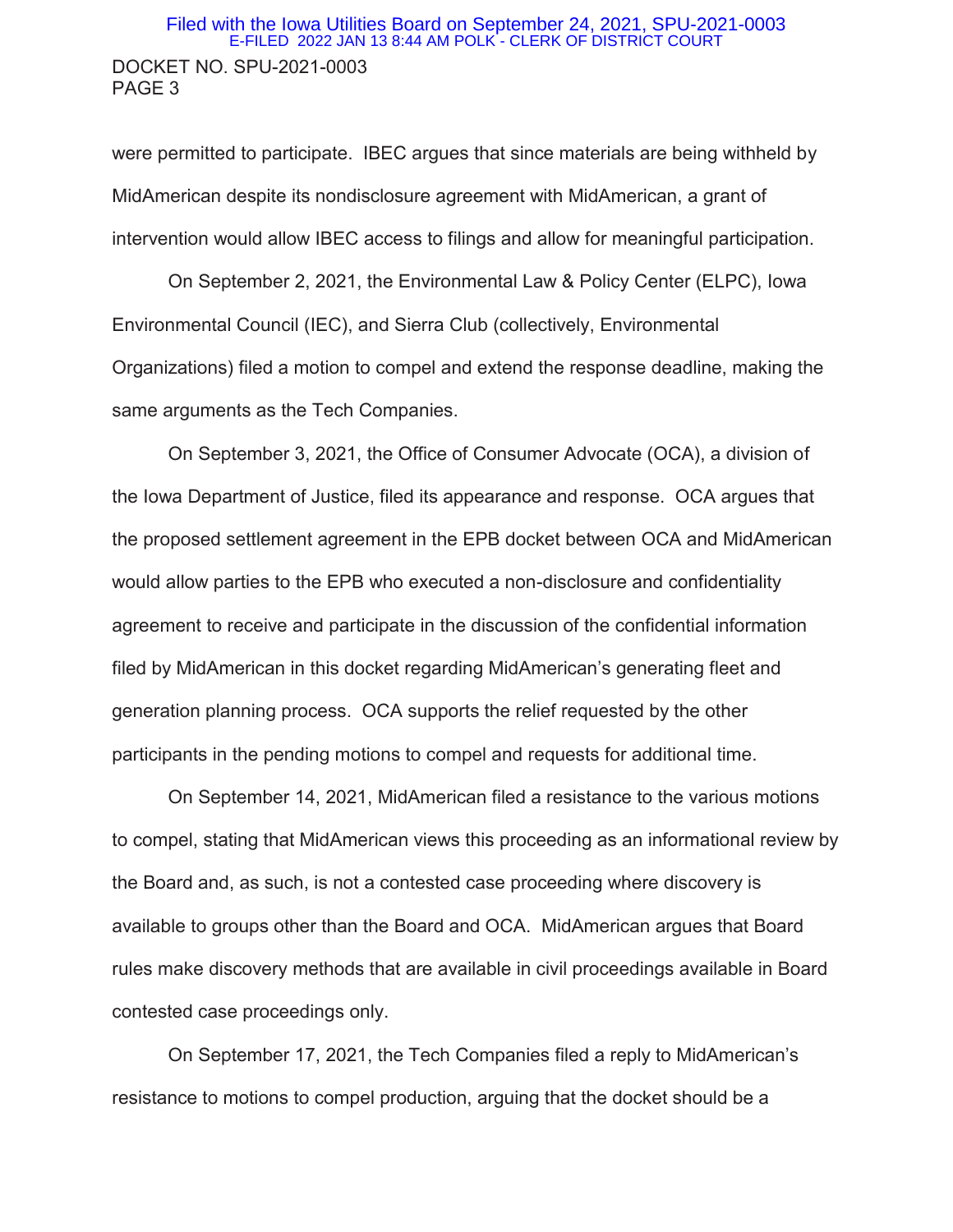### DOCKET NO. SPU-2021-0003 PAGE 4 Filed with the Iowa Utilities Board on September 24, 2021, SPU-2021-0003 E-FILED 2022 JAN 13 8:44 AM POLK - CLERK OF DISTRICT COURT

contested case proceeding; however, if the docket is determined to not be a contested case proceeding, the Tech Companies argue that MidAmerican would still be required to provide the information to the other interested parties pursuant to Board rules, 199 Iowa Administrative Code chapter 7, specifically rule 7.1(1), identifying that chapter 7 applies to contested case proceedings and to other types of agency action without other applicable rules, "unless the Board or presiding officer orders otherwise." Additionally, the Tech Companies argue that Board rules require MidAmerican to serve all filings on all parties, including those that contain confidential information, if confidentiality agreements are executed by the parties, and the docket was created to allow parties in Docket No. EPB-2020-0156 to provide input and comments on the filings in this docket.

#### **BOARD ANALYSIS**

### **A. MidAmerican's Request for Confidential Treatment/Motions to Compel Production**

The Environmental Organizations, IBEC, and the Tech Companies, as well as OCA in its response supporting these interested parties, request the Board require MidAmerican to produce all information filed with the Board that has been identified as potentially containing confidential material or potential attorney-client privilege issues. These interested parties identify that although they have signed non-disclosure agreements with MidAmerican, which should satisfactorily address confidential concerns, MidAmerican is refusing to provide access to this information.

In order to adequately investigate these concerns, the Board is assigning a presiding officer, Board Attorney Cecil Wright, to hold an oral argument hearing concerning the issues of confidentiality and attorney-client privilege and attorney work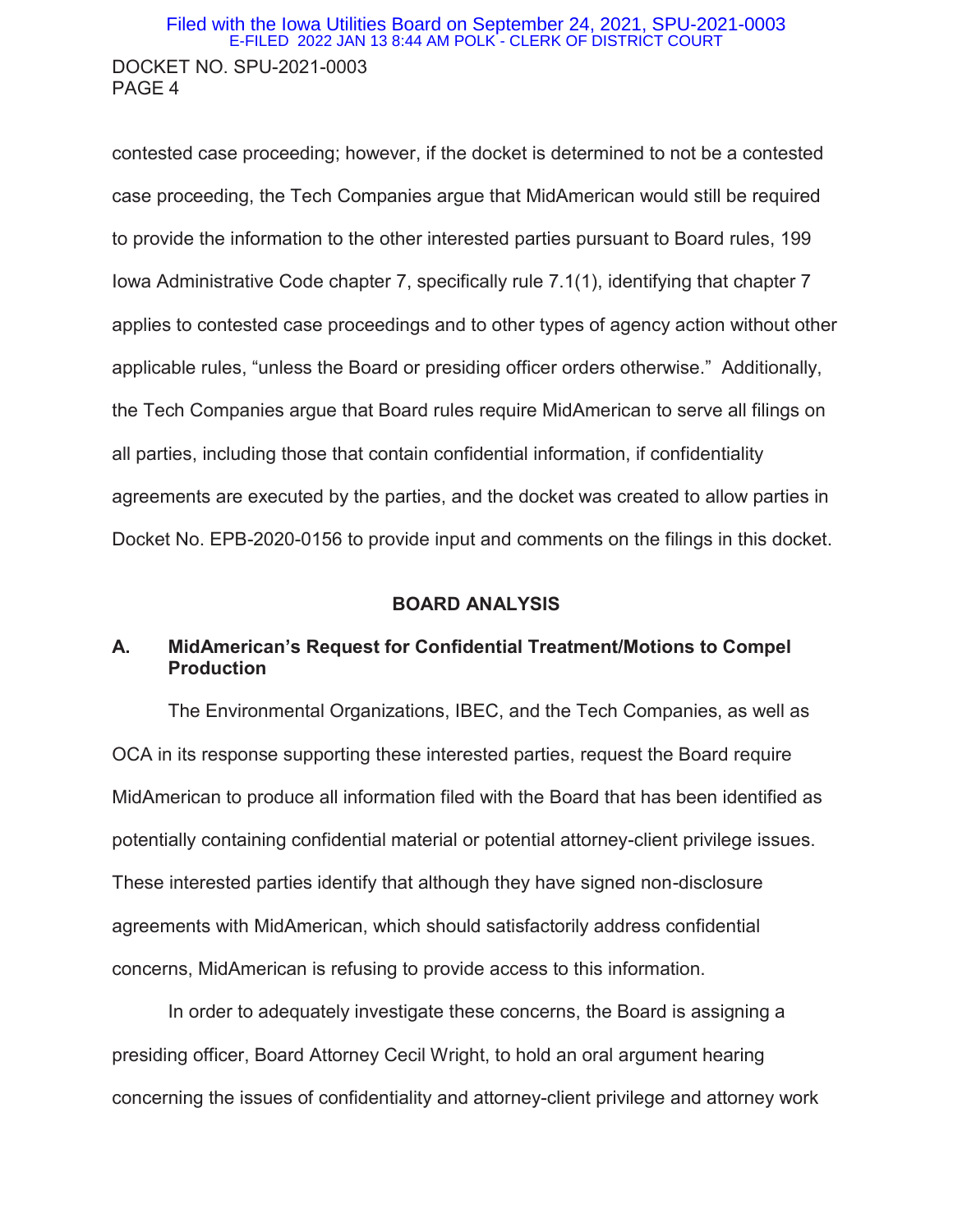### DOCKET NO. SPU-2021-0003 PAGE 5 Filed with the Iowa Utilities Board on September 24, 2021, SPU-2021-0003 E-FILED 2022 JAN 13 8:44 AM POLK - CLERK OF DISTRICT COURT

product. All parties who have filed documentation in the docket may argue their positions to the presiding officer.

The oral argument hearing will be held at 1:30 p.m. October 4, 2021, in the Utilities Board Hearing Room, located at 1375 E. Court Ave., Des Moines, Iowa. Persons with disabilities who will require assistive services or devices to observe or participate in this hearing shall contact the Utilities Board Customer Service at 515-725-7300 or customer.iub.iowa.gov at least five business days in advance of the hearing to request appropriate arrangements.

The oral argument hearing will be conducted both in person and by webinar. Those attending via webinar will be expected to provide their name and the company they represent and to utilize video for the proceeding. Instructions for registering and participating via webinar will be provided on the Hearing and Meeting Calendar webpage on the Board's website, iub.iowa.gov. All parties shall file an Attendance Designation on or before September 30, 2021, identifying who will be participating and whether participation will be live or via webinar.

MidAmerican will be required to provide printed proposed confidential materials to the presiding officer for on-camera inspection at least 24 hours prior to the hearing.

### **B. Motion to Extend Response Deadline**

The current deadline for parties to file responsive documents in the docket is September 27, 2021. Since an oral argument hearing will be held on October 4, 2021, the parties' request to extend the response deadline will be granted and a revised deadline will be issued following the oral argument hearing and corresponding order.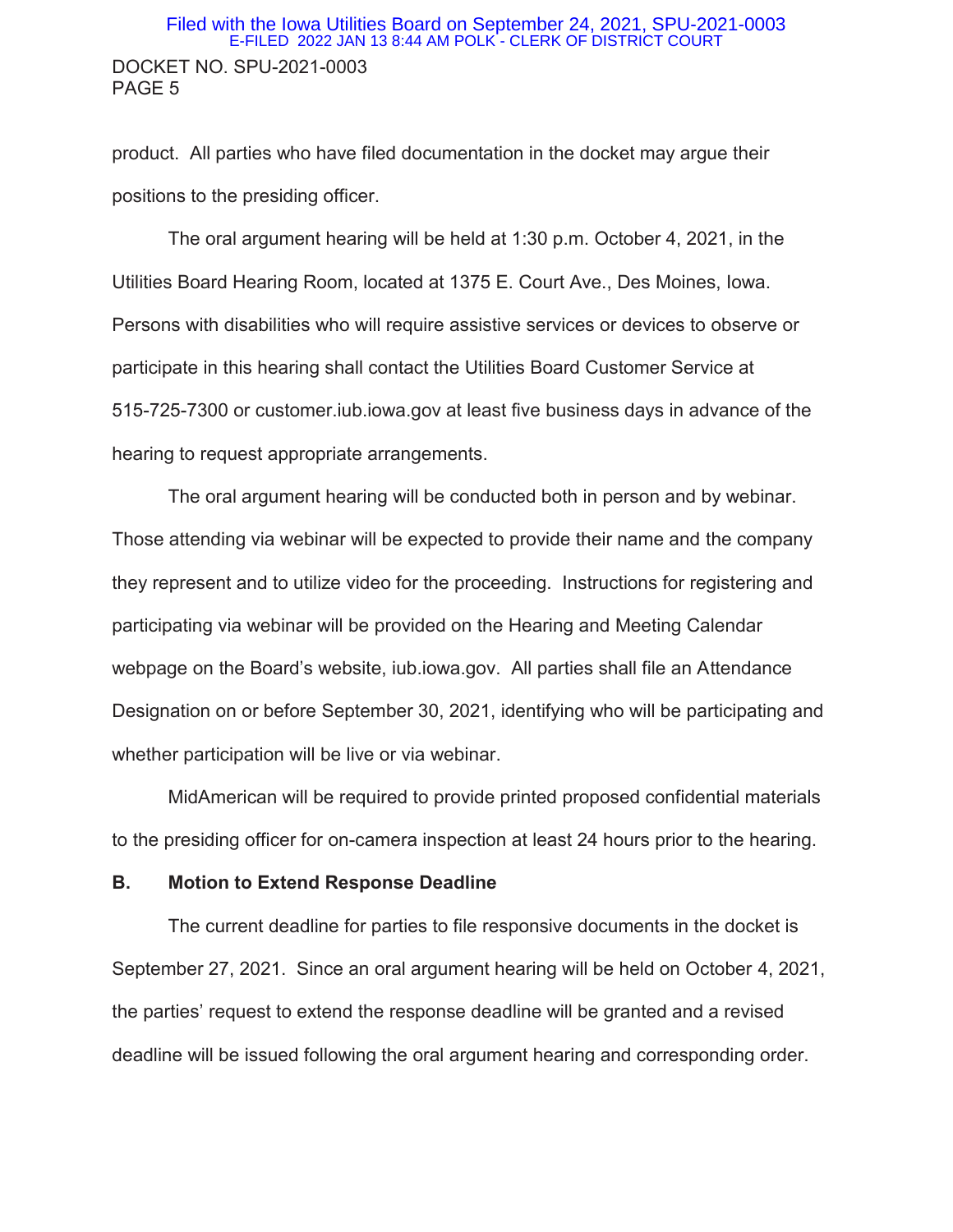### **C. Contested Case Proceeding Versus an Informational Docket and IBEC's Request for Intervention**

It is MidAmerican's position that Docket No. SPU-2021-0003 is limited to the Board's review of information pursuant to Iowa Code § 476.2(4) and is not a contested case. All other filers have identified that the docket is a contested case.

In order to evaluate the attributes of the docket following the oral arguments of the parties, and the review of the information that MidAmerican has identified as confidential or potentially protected by attorney-client privilege, the Board is deferring its decision on whether this is a contested case proceeding or an informational docket until after the oral argument hearing and issuance of the corresponding order. Additionally, IBEC's intervention request will be deferred until after the oral argument hearing.

### **ORDERING CLAUSES**

### **IT IS THEREFORE ORDERED:**

1. An oral argument hearing will be held at 1:30 p.m. October 4, 2021, in the Utilities Board Hearing Room, located at 1375 E. Court Ave., Des Moines, Iowa. Persons with disabilities who will require assistive services or devices to observe or participate in this hearing shall contact the Utilities Board Customer Service at 515-725-7300 or customer.iub.iowa.gov at least five business days in advance of the hearing to request appropriate arrangements. The hearing will be held in person and by webinar.

2. The application for intervention filed in this docket by Iowa Business Energy Coalition is deferred until after the October 4, 2021 oral argument hearing.